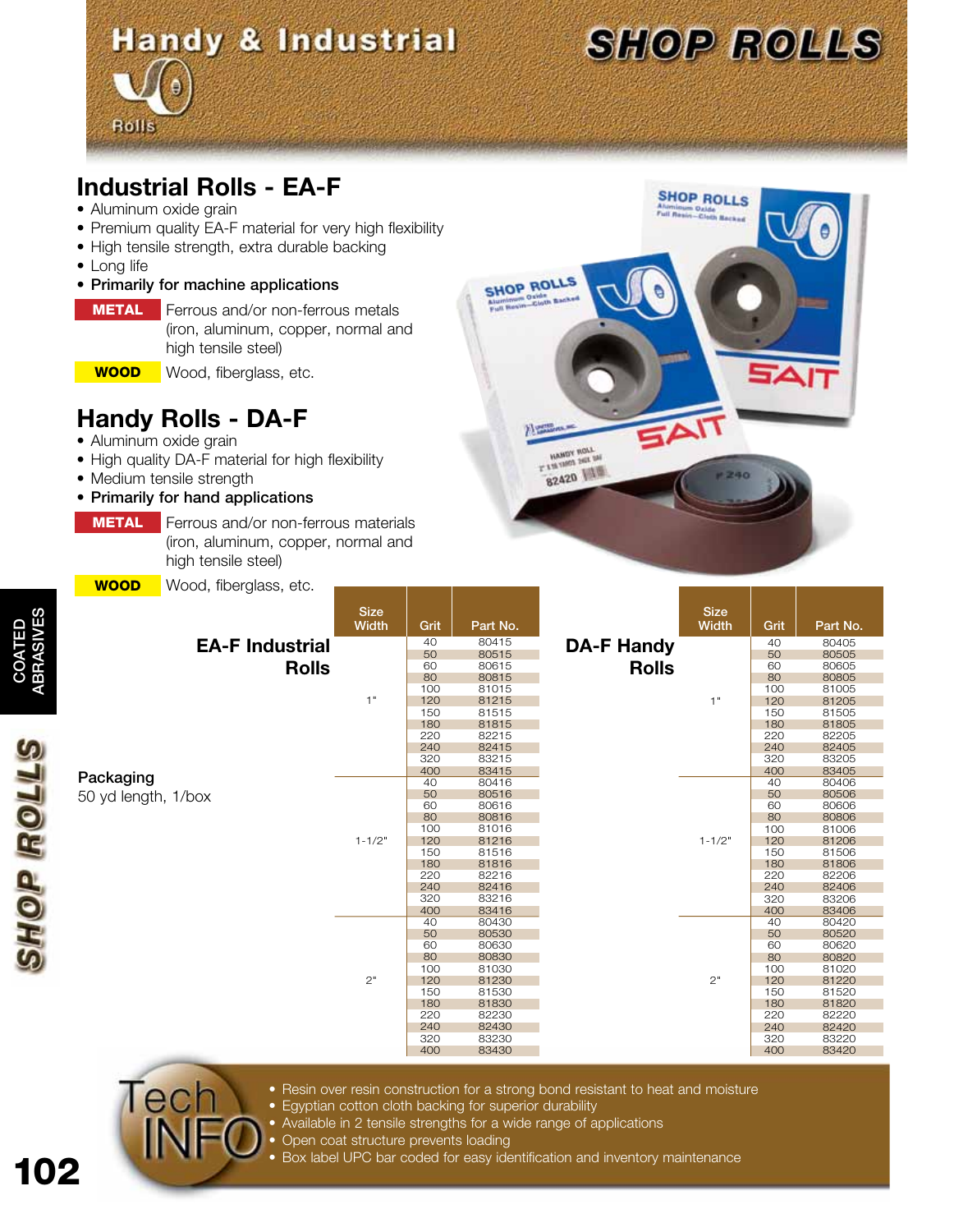

## Mini & Custom





## **DA-F Mini Shop Rolls**

- Aluminum oxide grain
- DA-F material for high flexibility
- Open coat structure prevents loading
- For hand applications
	- **METAL** Ferrous and/or non-ferrous materials
- WOOD

Wood, fiberglass, etc.

#### Packaging

10 yard lengths

|                   | <b>Size</b> | Grit | Part No. |
|-------------------|-------------|------|----------|
| <b>DA-F Mini</b>  | $1 - 1/2"$  | 60   | 80607    |
|                   | $\times$    | 80   | 80807    |
| <b>Shop Rolls</b> | $10$ yds.   | 120  | 81207    |
|                   |             | 180  | 81807    |



**EA-F Custom**

Tech

**Rolls**

Size<br>Width

## **EA-F Custom Rolls**

- Premium quality EA-F material for very high flexibility used in industrial rolls
- Open coat structure prevents loading

### **DA-F Custom Rolls**

- Flexible DA-F material used in handy rolls
- Open coat structure prevents loading

**METAL** Ferrous and/or non-ferrous materials

WOOD Wood, fiberglass, etc.

Can be slit up to 3 cuts, 3" minimum width Specify widths when ordering

| Packaging          |                      |      |          |
|--------------------|----------------------|------|----------|
| 50 yard lengths    | <b>Size</b><br>Width | Grit | Part No. |
| <b>DA-F Custom</b> |                      | 40   | 81440    |
|                    |                      | 50   | 81450    |
| <b>Rolls</b>       | 12"                  | 60   | 81460    |
|                    |                      | 80   | 81480    |
|                    |                      | 100  | 81410    |
|                    |                      | 120  | 81412    |
|                    |                      | 150  | 81415    |
|                    |                      | 180  | 81418    |
|                    |                      | 220  | 81422    |
|                    |                      | 240  | 81424    |
|                    |                      | 320  | 81432    |
|                    |                      | 400  | 81404    |
|                    |                      |      |          |



• Egyptian cotton cloth backing for superior durability

Grit | Part No.

40 81640 50 81650<br>60 81660 60 81660<br>80 81680 80 81680<br>100 81610

120 81612<br>150 81615 150 81615<br>180 81618 81618

 220 81622 240 81624<br>320 81632 320 81632 81604

- Available in 2 tensile strengths for a wide range of applications
- Open coat structure prevents loading

12" 100 81610

• Box label UPC bar coded for easy identification and inventory maintenance